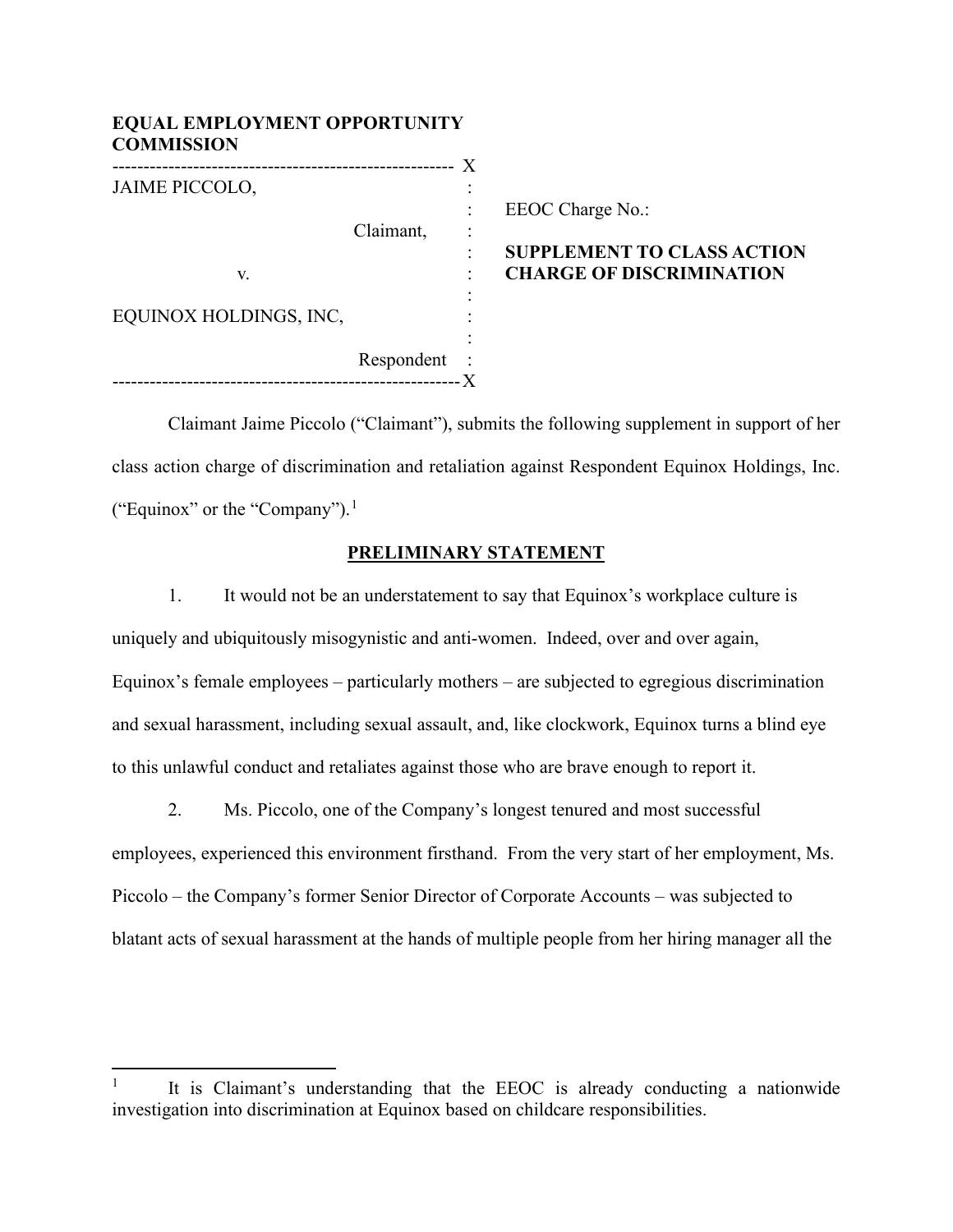way up to Gary Browne, Equinox's Senior Vice President, Revenue, along with at least a half a dozen other male managers and executives.

3. The sexual harassment included, among many other things: (i) unwanted sexual touching and messages, including texts stating, "let's fuck like crazy" and "slide your pussy on top of my face;" (ii) leering at and commenting on Ms. Piccolo's "big boobs;" (iii) asking whether Ms. Piccolo had ever engaged in a "threesome," and, if so, with whom; (iv) asking Ms. Piccolo with whom she was sleeping; (v) asking Ms. Piccolo how many men with whom she had sex; (vi) commenting on their perception that Ms. Piccolo's ex-husband had a lot of money, and, therefore, that they should not have to pay her; (vii) asking Ms. Piccolo to try on lingerie in their presence; (viii) diminishing Ms. Piccolo's business acumen and telling her that she should focus on closing out sales with male clients because she should be able to do so based on her sexuality alone; and (ix) pressuring Ms. Piccolo to go to a strip club.

4. Things were made only worse for Ms. Piccolo because she is a mother of two young children. Indeed, Mr. Browne habitually and emphatically expressed deep contempt for Ms. Piccolo's role as a mother to her two young children. This came to a head at the end of 2020 and early 2021, when Mr. Browne denied Ms. Piccolo's reasonable requests to work from home part time to care for her children and address their needs.

5. For example, Mr. Browne repeatedly communicated that Ms. Piccolo was not allowed to request scheduling or remote work accommodations when schools were closed and childcare options were non-existent.

6. Mr. Browne even attempted to discipline Ms. Piccolo for purportedly failing to appear "in person" at clubs despite the fact that there was no legitimate reason for her to be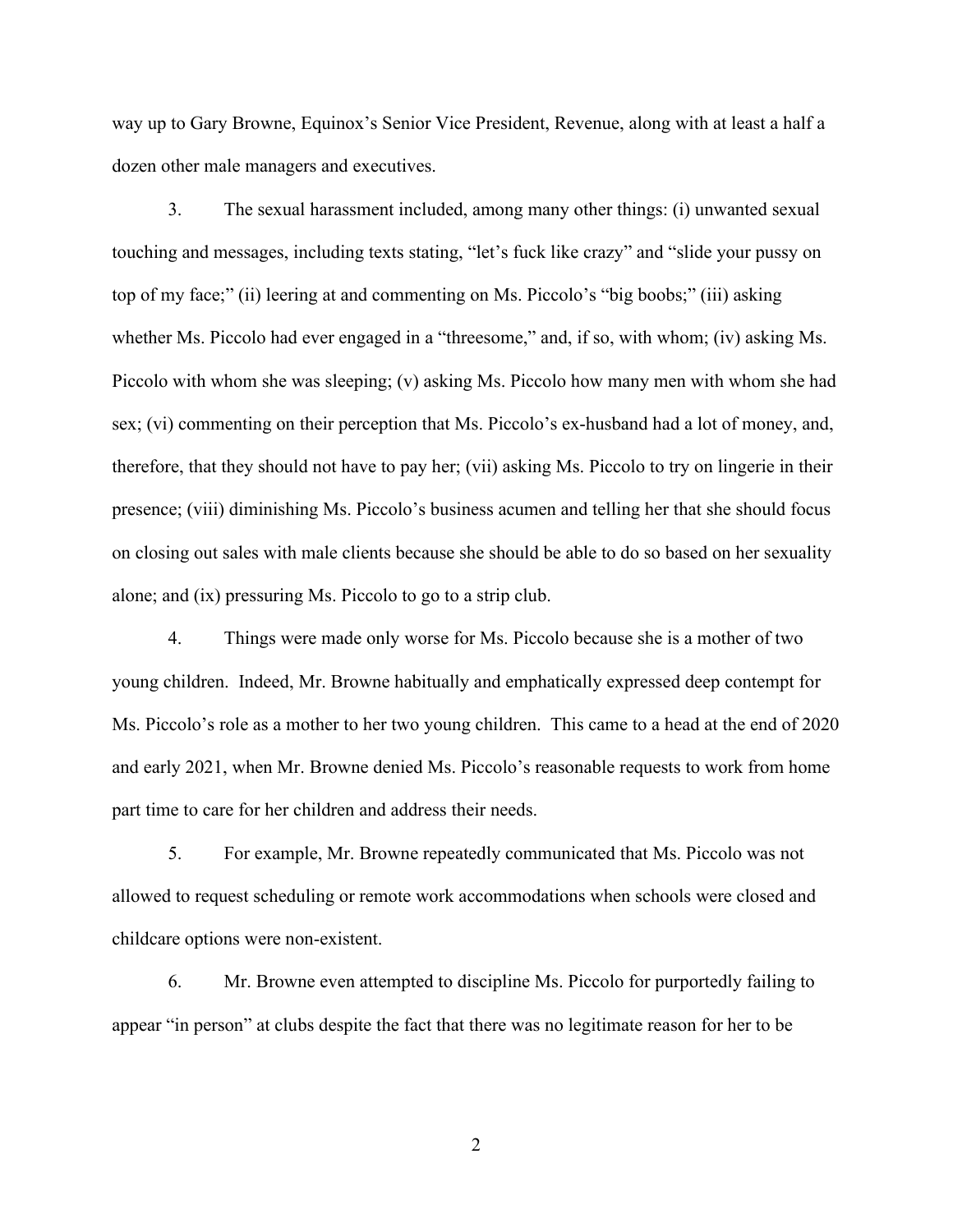physically in clubs as often as Mr. Browne demanded, and it had never been a requirement for Ms. Piccolo to have an inflexible, in-person schedule.

7. Notwithstanding her need to care for her children, Ms. Piccolo performed excellently throughout the pandemic. Nevertheless, Mr. Browne singled out Ms. Piccolo and cut her compensation from 75% to 50% without legitimate basis. When Ms. Piccolo protested that she had children to care for, Mr. Browne revealed his discriminatory animus: "Don't you ever bring your children into this. I don't ever want to hear about your children."

8. As a result of Mr. Browne's refusal to appropriately accommodate Ms. Piccolo's childcare needs, both she and her daughters suffered significant emotional distress and severe associated harms. Ms. Piccolo confided in Scott Freimauer, Senior Director, Global Corporate Sales, with respect to the tremendous damage that Mr. Browne's discriminatory conduct was causing her children. Still, no remedial action was taken.

9. Equinox cannot claim that it was unaware of the unlawful conduct described herein, as the evidence will demonstrate unequivocally that the problems at Equinox stem from a misogynistic "bro-culture" that has repeatedly turned a blind eye to the mistreatment of women.

10. Take, for example, Jed Prisby, who sent the text messages referenced above. Long before these sexually harassing text messages were sent, Mr. Prisby, who was a Senior Director of Club Operations, was the subject of another sexual harassment complaint. No remedial action was taken, and Mr. Prisby continued to sexually harass Ms. Piccolo.

11. Another manager who sexually harassed Ms. Piccolo is Brian DeCato. Mr. DeCato has been the subject of numerous sexual harassment complaints and at least two sexual harassment lawsuits. In a 2015 lawsuit, Mr. DeCato was alleged to have fired an employee for complaining about sexual harassment while insinuating that the victim was to blame for the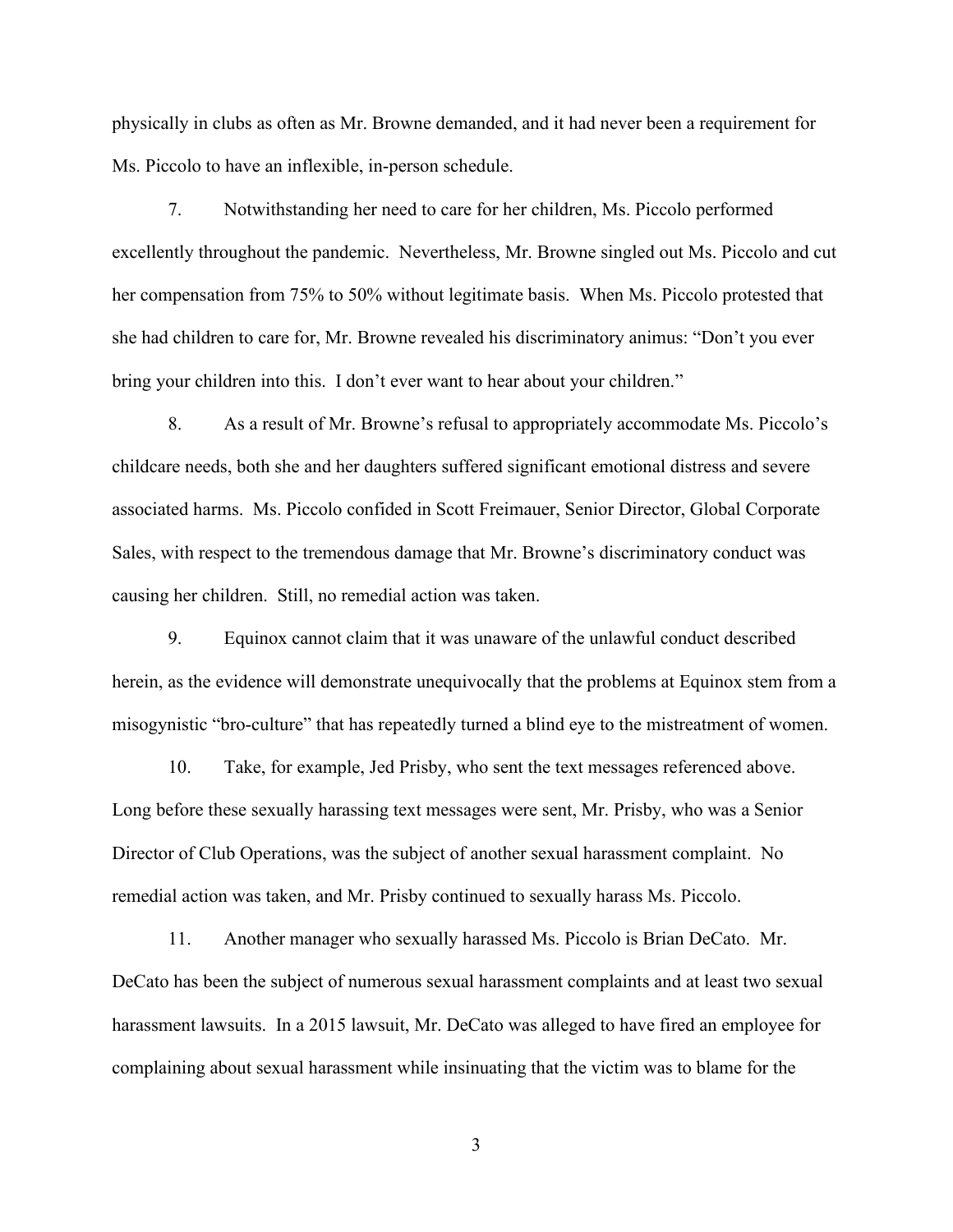sexual advances at issue. Nevertheless, according to a second lawsuit filed in 2019, Equinox continued to employ Mr. DeCato while he sexually harassed and/or assaulted half a dozen other women at Equinox, including sexually harassing Ms. Piccolo. Many of Mr. DeCato's victims were terminated or forced out. However, Mr. DeCato – who engaged openly in this behavior at Company events and even admitted some of the sexual harassment during a purported "investigation" – was not meaningfully reprimanded. When Mr. DeCato finally "resigned" many months later, he was lauded in an email and given a significant severance.

12. Equinox's apathetic response to Mr. DeCato's conduct is eerily similar to the way that the Company treated Ms. Piccolo's own complaints of discrimination. Indeed, on December 15, 2021, Ms. Piccolo, through counsel, put Equinox – which already knew much of what is alleged herein – additionally on notice of almost everything alleged herein. Upon information and belief, neither Equinox nor its outside counsel interviewed a single harasser identified herein until at least January 10, 2022, almost an entire month later. During that time, the harassers who still work for the Company, including Mr. Browne and Gianfranco Pozzolini, the Executive Vice President of Operations and Member Experience, continued to perform their jobs without modification. The same is true to this day.

13. The examples are myriad. On January 1, 2020, Alison Sadel (former Equinox National Account Executive) and Megan DiDomenico (former Equinox Senior Regional Sales Manager) filed suit against the Company alleging pay, gender, pregnancy and familial status (caregiver) discrimination. Among other allegations, Ms. Sadel alleged that Mr. Browne and Regional Manager John Greco repeatedly stated, "what is it with all the account executives getting pregnant," implying that it was a problem for the Company and that pregnant women could not perform their duties.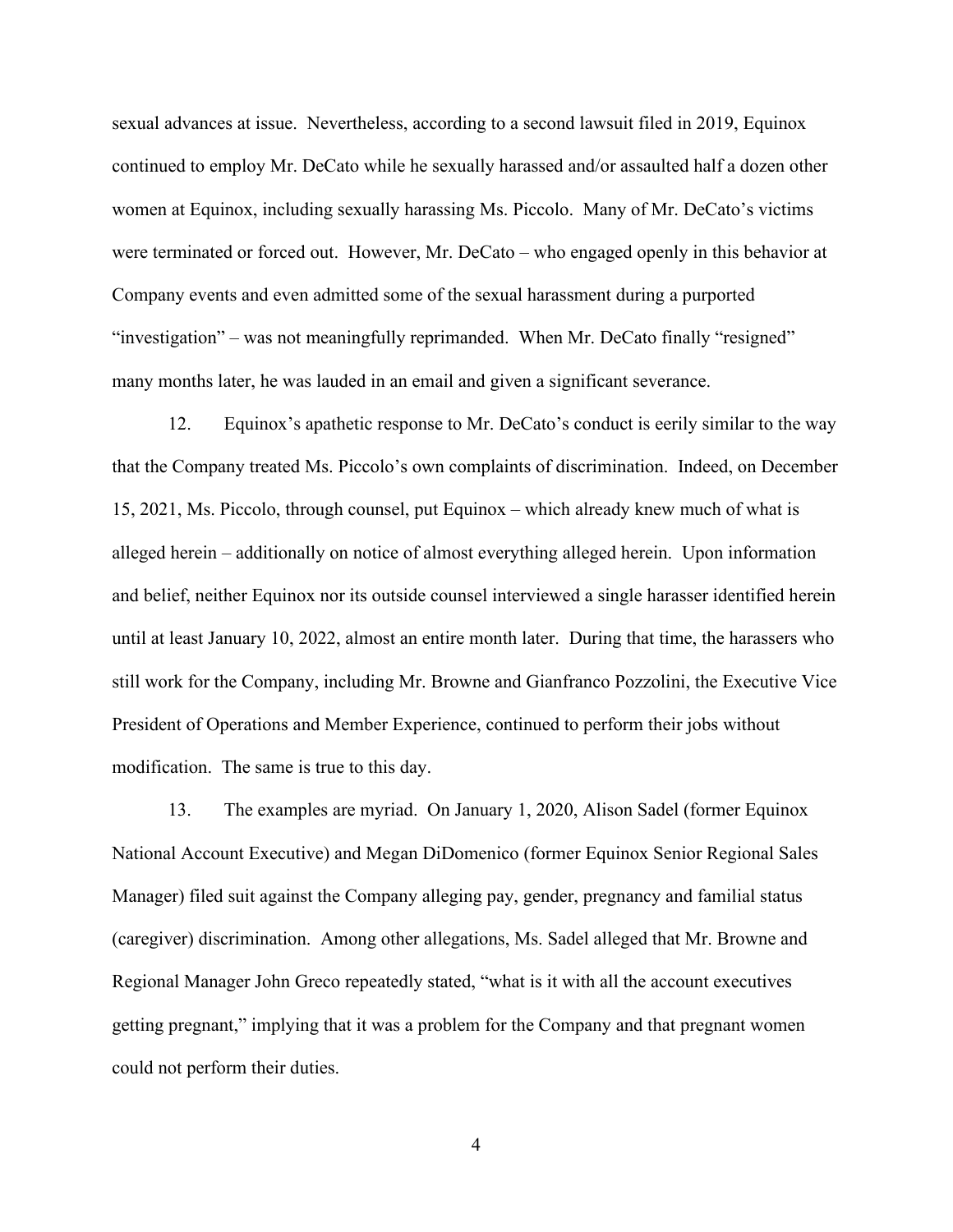14. Relatedly, on November 16, 2021, Ms. Piccolo received a text message from Jeremy Reese, an African American and the former Director of Leadership at Equinox. In the text message, Mr. Reese revealed that he had a meeting scheduled with the Company's outside attorneys in connection with the lawsuit brought by Ms. Sader and Ms. DiDomenico. He wrote, "lol I dunno why they want me!! I don't lie!" – an obvious acknowledgment that Ms. Sader's and Ms. DiDomenico's legal claims are meritorious.

15. The former Head of Equinox's spa business, Nicole Vitale, alleged in a federal lawsuit that "she heard sales teams routinely went to strip clubs and charged the costs to Equinox, that Equinox's chairman once asked a manager to collect the phone numbers of certain attractive females [and] that an employee was once given a birthday cake in the shape of a female buttocks."<sup>[2](#page-4-0)</sup>

16. Lexi Fischer, a former Equinox Corporate Sales Manager, suffered a discriminatory failure to promote and was constructively discharged as a result of the harassment she endured at the hands of Mr. Browne. As a result of the Equinox-induced trauma suffered by Ms. Fischer, she was out of work for almost two years.

17. Connie Bermudez, an older female former Account Executive in the Washington, D.C. area, was constructively discharged after Mr. Browne's conduct caused her to become physically ill and develop detrimental health conditions.

18. Maria Fuenmayor, a gay mother of two and former Account Executive within the Northeast Region, and one of the highest performing Account Executives at the Company, was also discriminatorily denied a promotion and constructively discharged.

<span id="page-4-0"></span>Ms. Vitale's claims were dismissed in part on the basis that she was not personally subjected to these activities, a legal deficiency that does not present in Ms. Piccolo's case.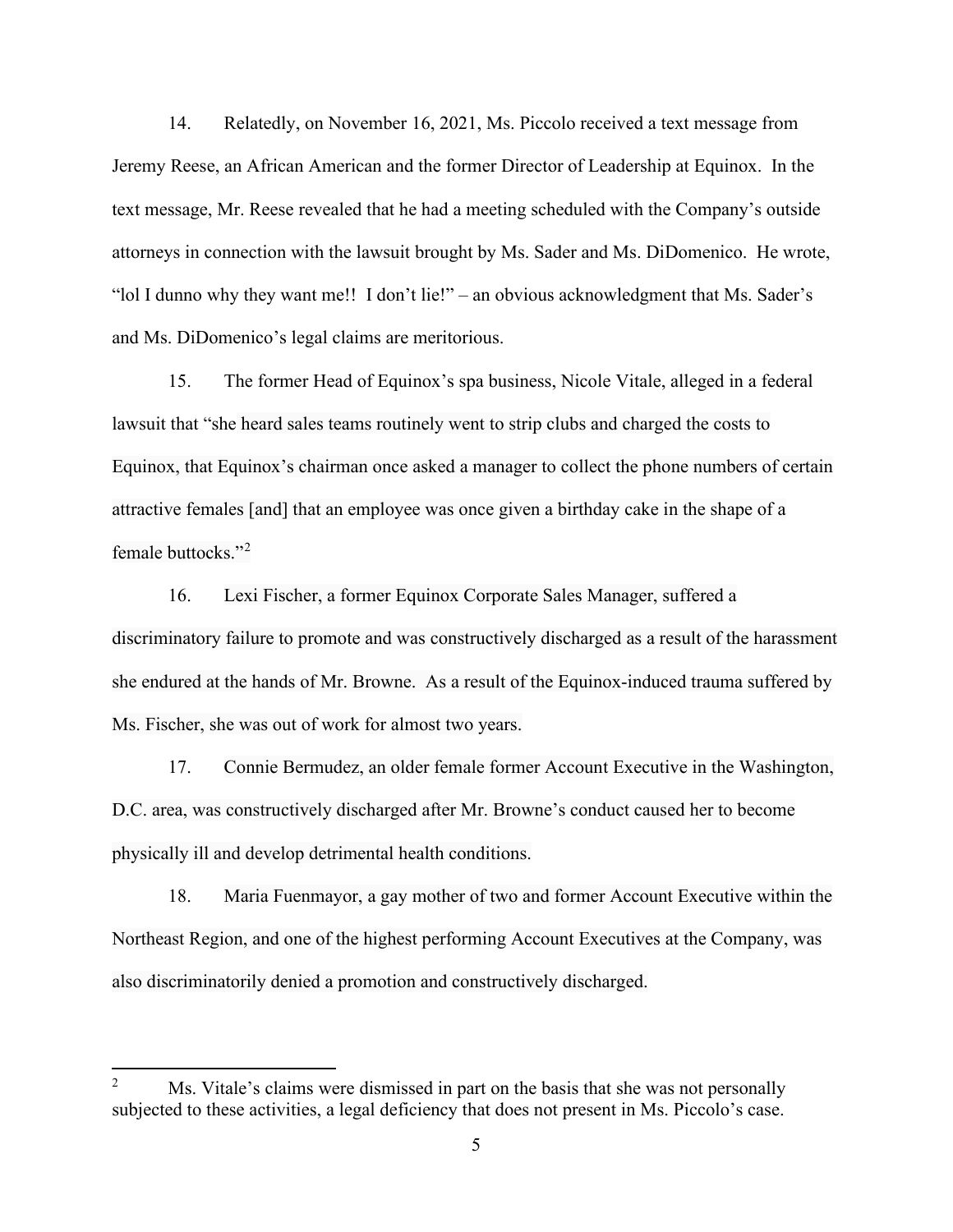19. Among the very few women who have been promoted within Mr. Browne's organizational structure was Sharie Wilson, the African American former Regional Sales Director for the East Region. She was discriminatorily demoted after only two years of consistently positive performance without any prior warnings or write-ups.

20. Similarly, in 2021, Equinox brought in a consultant, Maura Barkley, who was ostensibly hired to advocate for women and gender equality in the workplace. Ms. Barkley was promptly terminated after she observed a "bro-culture" at Equinox.

21. All of this conduct is directly at odds with Equinox's public statements pertaining to diversity and inclusion. Indeed, in August 2019, it was reported that Steven Ross, who is the majority owner of Related Companies, which owns Equinox, held a fundraising for then-President Donald J. Trump, and charged participants \$100,000 to have their picture taken with the President. In response to the ensuing controversy, Harvey Spevak, the Executive Chairman and Managing Partner of Equinox, issued a statement in which he claimed that Equinox has a "culture based on equality, diversity, inclusivity, integrity, empathy and mutual respect. A community where everyone is welcome." Obviously, as described herein, that simply is not true.

22. To the contrary, it is absolutely abhorrent that Equinox either: (i) has deluded itself into believing that countless women are simply lying about their experiences; or (ii) simply does not care whether its female employees are sexually harassed and assaulted.

23. Whatever the case, the mistreatment of women at Equinox must come to an end, and a good place to start would be at the top because the leadership at Equinox is almost exclusive dominated by men. Starting with Harvey Spevak, the Executive Chairman and Managing Partner of Equinox, virtually all of the Company's critical executive functions are run by men, including, *inter alia*: (i) President, Scott DeRue; (ii) former President and current Senior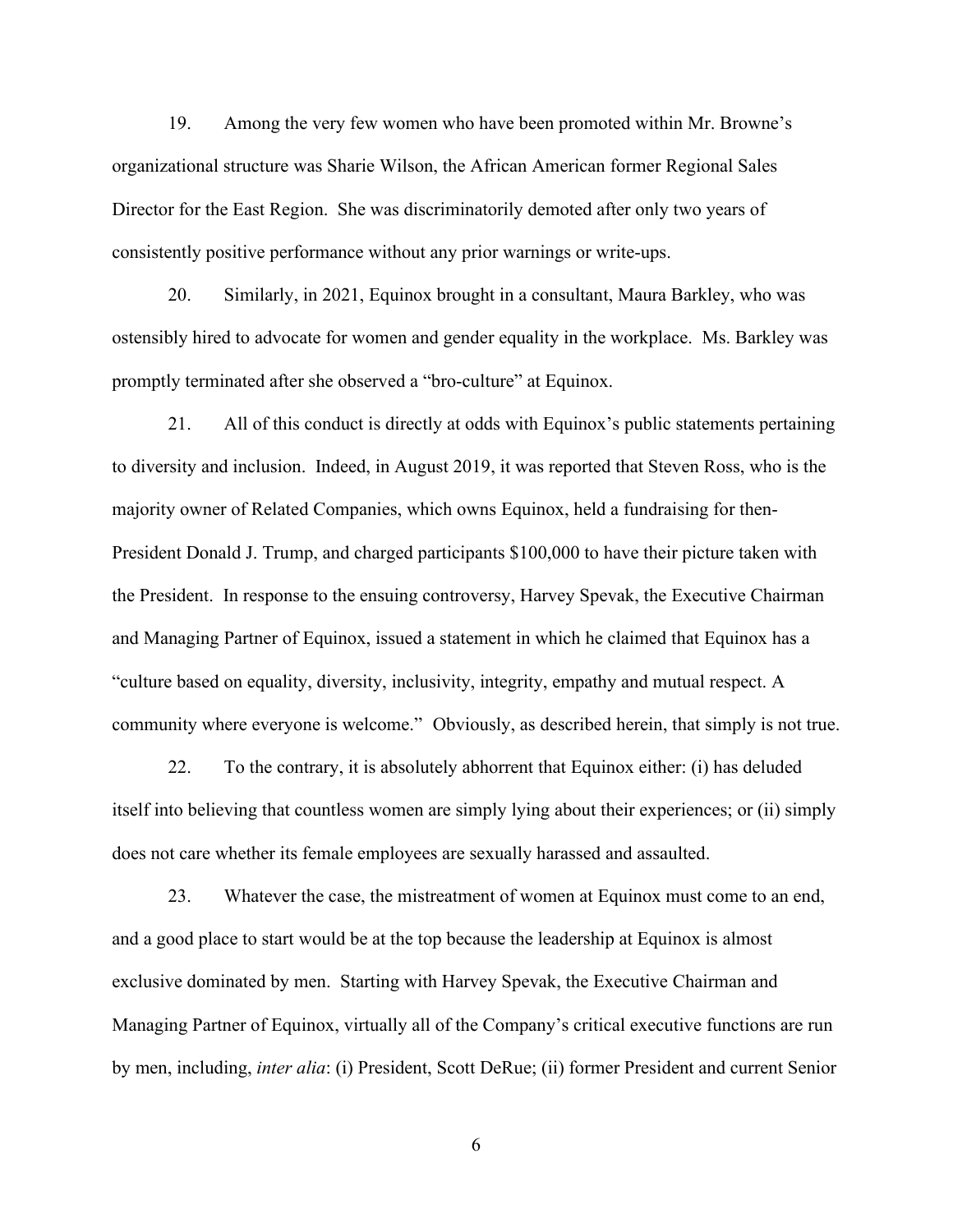Advisor, Scott Rosen; (iii) Co-President and Chief Design Officer, Jeff Weinhaus; (iv) Executive Vice President of Operations and Member Experience, Gianfranco Pozzolini; (v) Executive Vice President and Chief People Officer, David Ard; (vi) Executive Vice President and Chief Marketing Officer, Peter Giorgi; (vii) Executive Vice President and Chief Technology Officer, Eswar Veluri; (viii) Executive Vice President and Chief Financial Officer, David Phillips; and (ix) Senior Vice President of Revenue, Gary Browne. In fact, with the exception of the Company's Chief Legal Officer, Yen Chu, every Executive Vice President and President is a man.

#### **FACTUAL ALLEGATIONS**

#### **I. MS. PICCOLO'S EXCEPTIONAL PERFORMANCE AT EQUINOX**

24. Prior to her unlawful termination, Ms. Piccolo was one of Equinox's longest tenured and most loyal employees.

25. Ms. Piccolo joined Equinox in April 2002 and has dedicated nearly 20 years of her life to building the Company.

26. When Ms. Piccolo joined Equinox, the Company had only a handful of clubs and was a fraction of the business that it is today.

27. Ms. Piccolo played a substantial role in the Company's growth and success and worked tirelessly to develop thousands of lucrative relationships over the years.

28. She has also cultivated brand loyalty to Equinox by serving as a corporate ambassador to Fortune 500 companies, law firms and banks, along with countless technology, real estate and financial services companies.

29. Ms. Piccolo's tremendous success is evidenced by her once-seemingly-limitless career trajectory at Equinox.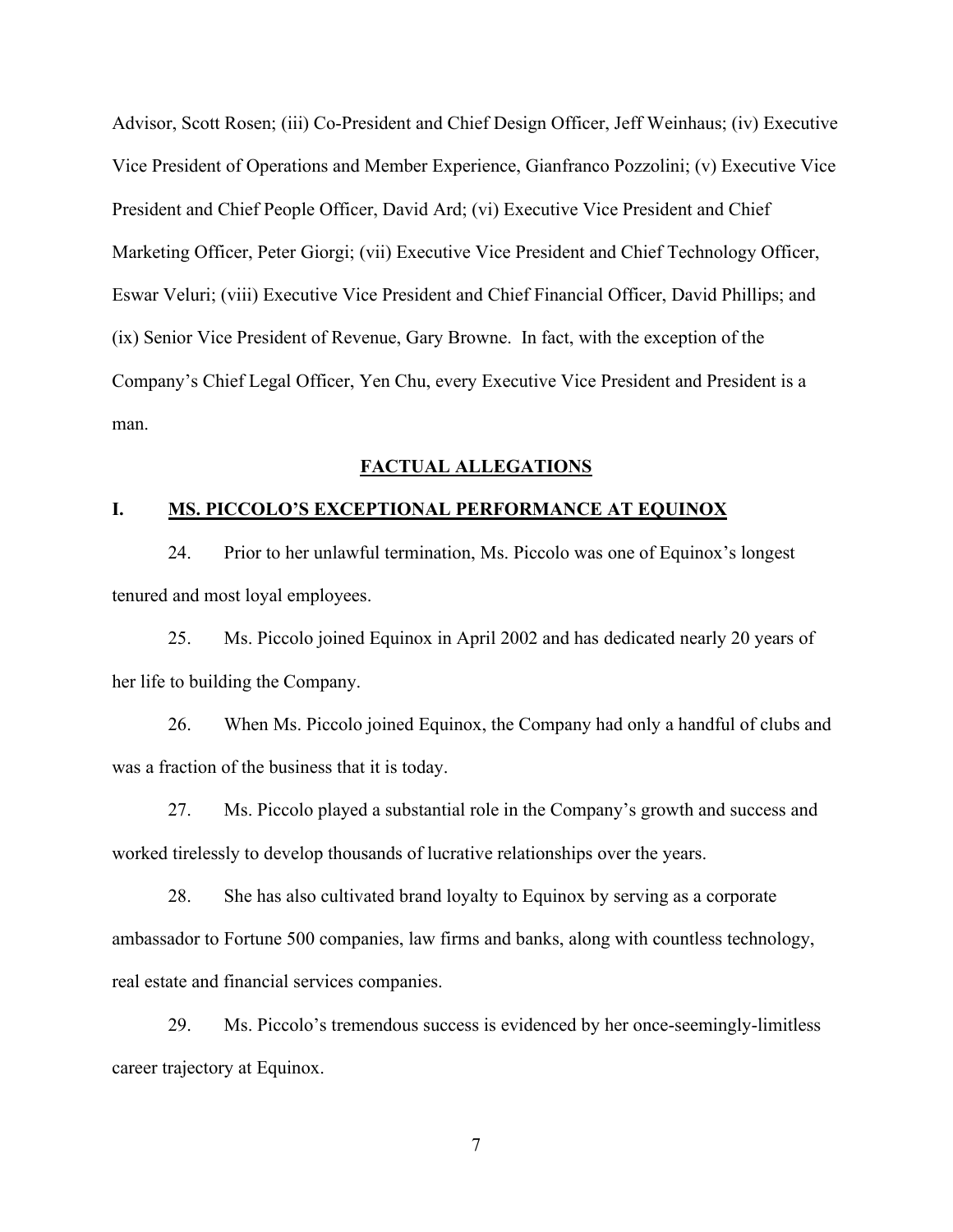30. When she joined the Company in 2002, Ms. Piccolo held the role of Membership Advisor at the Company's East 43rd Street location.

31. Within six months, Equinox promoted her to the position of Sales Manager at the same location, after which she was promoted to an Account Executive position at Equinox's Wall Street location.

32. Ms. Piccolo was asked to "change the culture" at the Wall Street location and essentially rescue it from the economic malaise of the immediate post-September 11, 2001 period. She did just that.

33. Following her success at the Wall Street location, Equinox entrusted Ms. Piccolo to open up locations nationwide and she eventually developed an Accounts Executive team to scale the Company's growth.

34. Over the next nearly two decades, Ms. Piccolo worked her way up in the organization and, in June 2019, was ultimately promoted to the position of Senior Director of Corporate Accounts, one of the top sales positions at the Company.

35. Among her other responsibilities while employed by Equinox, Ms. Piccolo managed the sales performance of more than 100 Equinox club locations in the New York City, Chicago, Los Angeles, San Francisco, Texas, D.C., Boston, Toronto, Vancouver and London areas.

36. Ms. Piccolo also oversaw Account Executives at each location, delivered training and built comprehensive strategies to ensure the achievement of target objectives.

37. In connection with her responsibilities, Ms. Piccolo was entrusted by the Company's senior leadership to support struggling clubs, conduct in-depth audits to evaluate operations and deliver targeted feedback to promote the profitability of the clubs.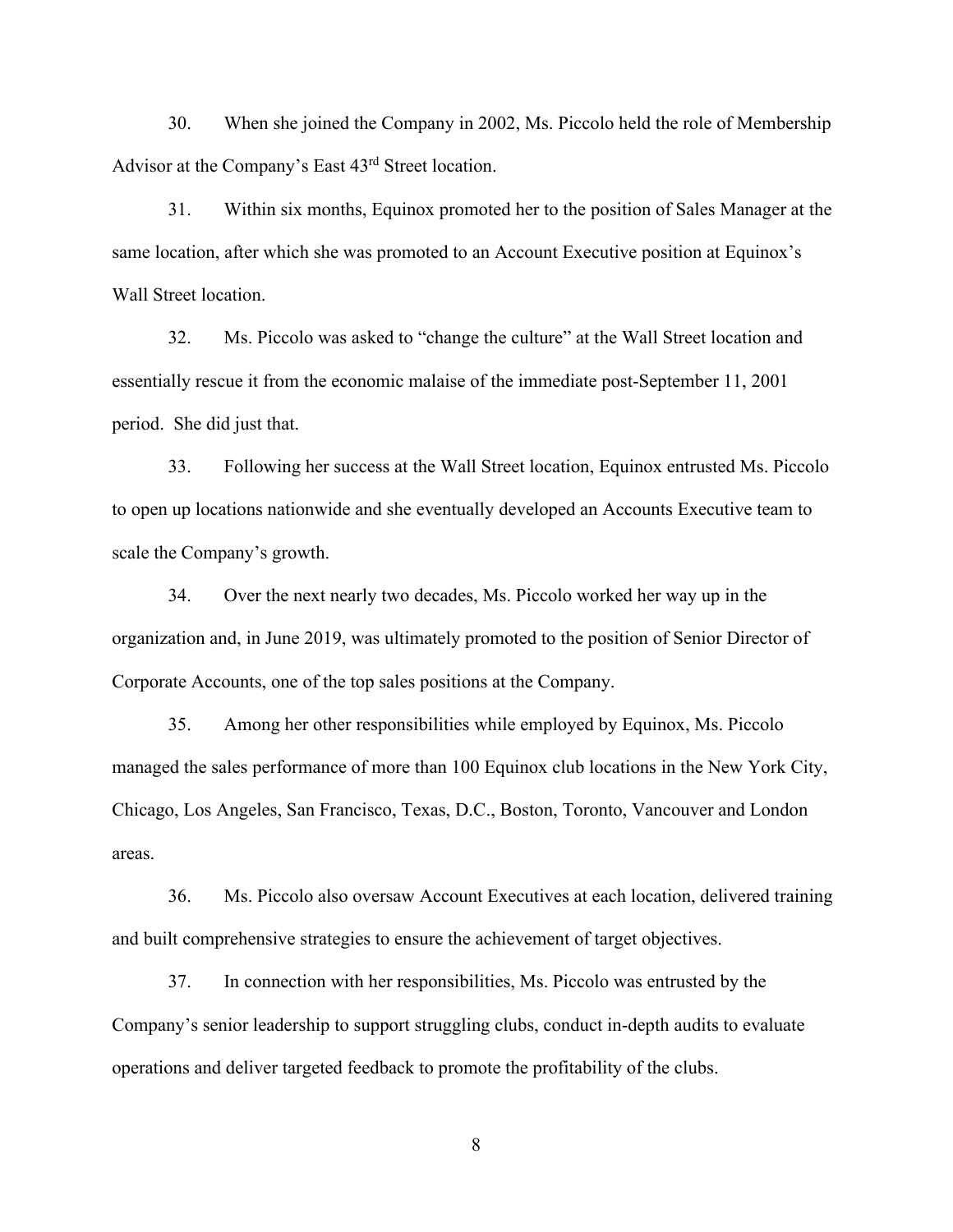38. At the same time, Ms. Piccolo oversaw the deployment of a wide range of training and promotional programs conducted at the senior-leadership level.

39. Ms. Piccolo also spearheaded the rollout and launch of more than 50 new, highend pre-sales fitness clubs.

40. She further identified opportunities for new business through referrals and business-to-business partnerships and personally spearheaded the establishment of countless critical agreements and relationships. Indeed, Ms. Piccolo developed over 1,000 partnerships, including with J.P. Morgan, Citibank, Latham & Watkins, Skadden Arps, Cravath, Swain and Moore, PWC, Deloitte, Ernst & Young, ESPN, Fox, CNN, CBS, NBC, Netflix, Viacom, Conde Nast, Google, Facebook, Twitter, CBRE, Douglas Elliman, Lululemon, Coach, LVMH and Saks Fifth Avenue, among many, many others.

41. These relationships ultimately resulted in more than 60,000 new corporate memberships per year.

42. In connection with these and other accomplishments, Ms. Piccolo led multiple internal cross-functional teams involving marketing, media, operating, legal and procurement.

43. As a result of Ms. Piccolo's outstanding performance, she has received multiple awards and recognitions by the Company, including, in 2012, the "Amazing Amazing" award. The Amazing Amazing award recognized employees who "live the brand" and exemplify leadership, innovation, revenue and results. Ms. Piccolo was so highly regarded that she also was selected to lead and pitch Equinox's Corporate Omni Strategy Programming, which included the SoulCycle at home bike and Equinox+, both of which were and continue to be critical revenue generators during the pandemic.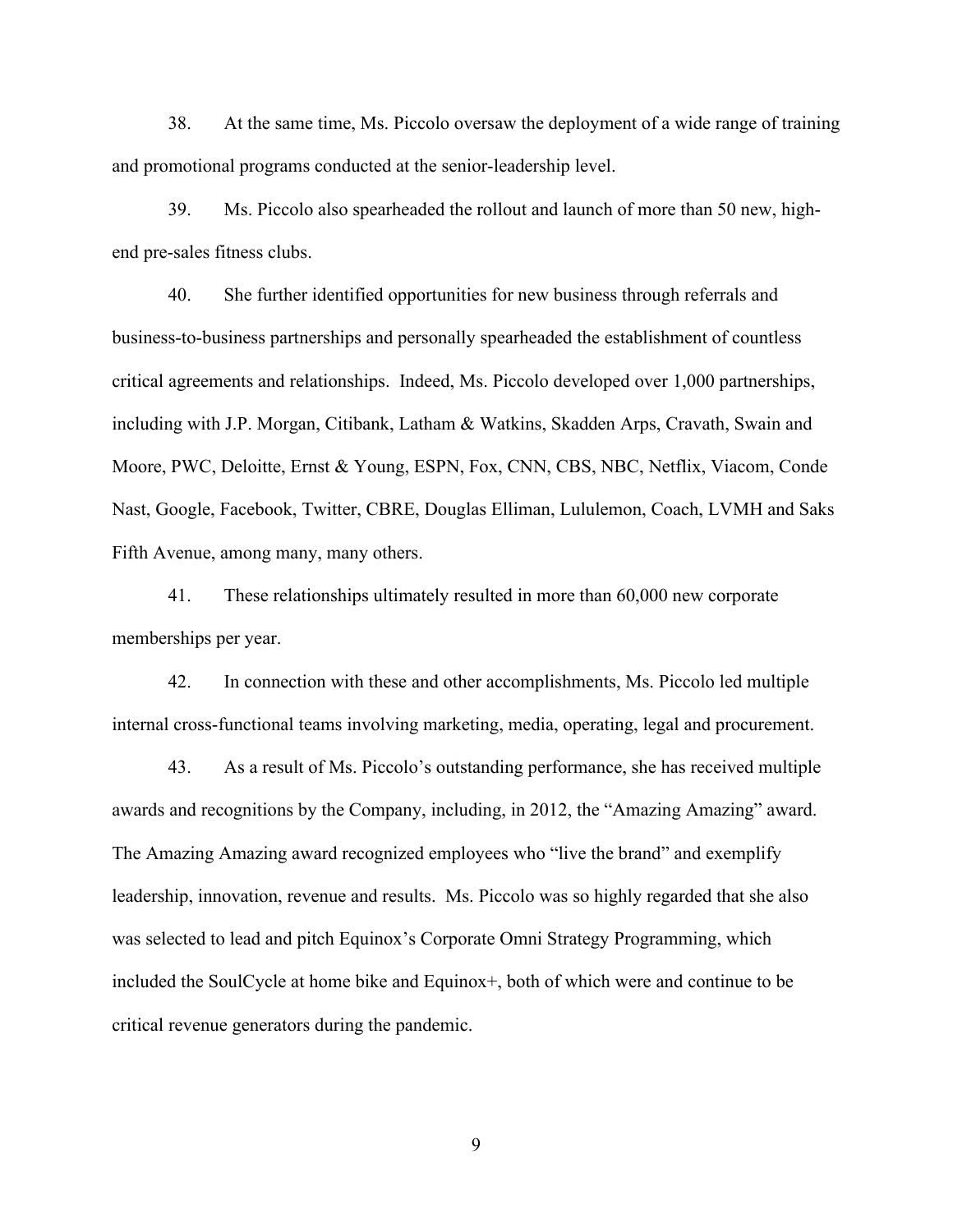44. Simply put, it is no exaggeration to say that Ms. Piccolo has been among the Company's most valuable employees, and, as a direct a result of her hard work and under her leadership, corporate sales (according to Mr. Browne) did not miss plan once over the span of approximately 15 years.

# **II. MS. PICCOLO IS SUBJECTED TO EGREGIOUS GENDER DISCRIMINATION AND SEXUAL HARASSMENT STARTING FROM THE VERY BEGINNING OF HER EMPLOYMENT**

45. Ms. Piccolo's success is even more impressive given the environment she was forced to navigate throughout her tenure at Equinox. Indeed, it would not be an understatement to say that Equinox's workplace culture was ubiquitously misogynistic and anti-women.

46. To begin, the leadership at Equinox is almost exclusive dominated by men. Starting with Harvey Spevak, the Executive Chairman and Managing Partner of Equinox, virtually all of the Company's critical executive functions are run by men, including, *inter alia*: (i) President, Scott DeRue; (ii) former President and current Senior Advisor, Scott Rosen; (iii) Co-President and Chief Design Officer, Jeff Weinhaus; (iv) Executive Vice President of Operations and Member Experience, Gianfranco Pozzolini; (v) Executive Vice President and Chief People Officer, David Ard; (vi) Executive Vice President and Chief Marketing Officer, Peter Giorgi; (vii) Executive Vice President and Chief Technology Officer, Eswar Veluri; (viii) Executive Vice President and Chief Financial Officer, David Phillips; and (ix) Senior Vice President of Revenue, Gary Browne.

47. With the exception of the Company's Chief Legal Officer, Yen Chu, every Executive Vice President and President is a man.

48. This fact provides context for the sexually harassing environment in which Ms. Piccolo was forced to work.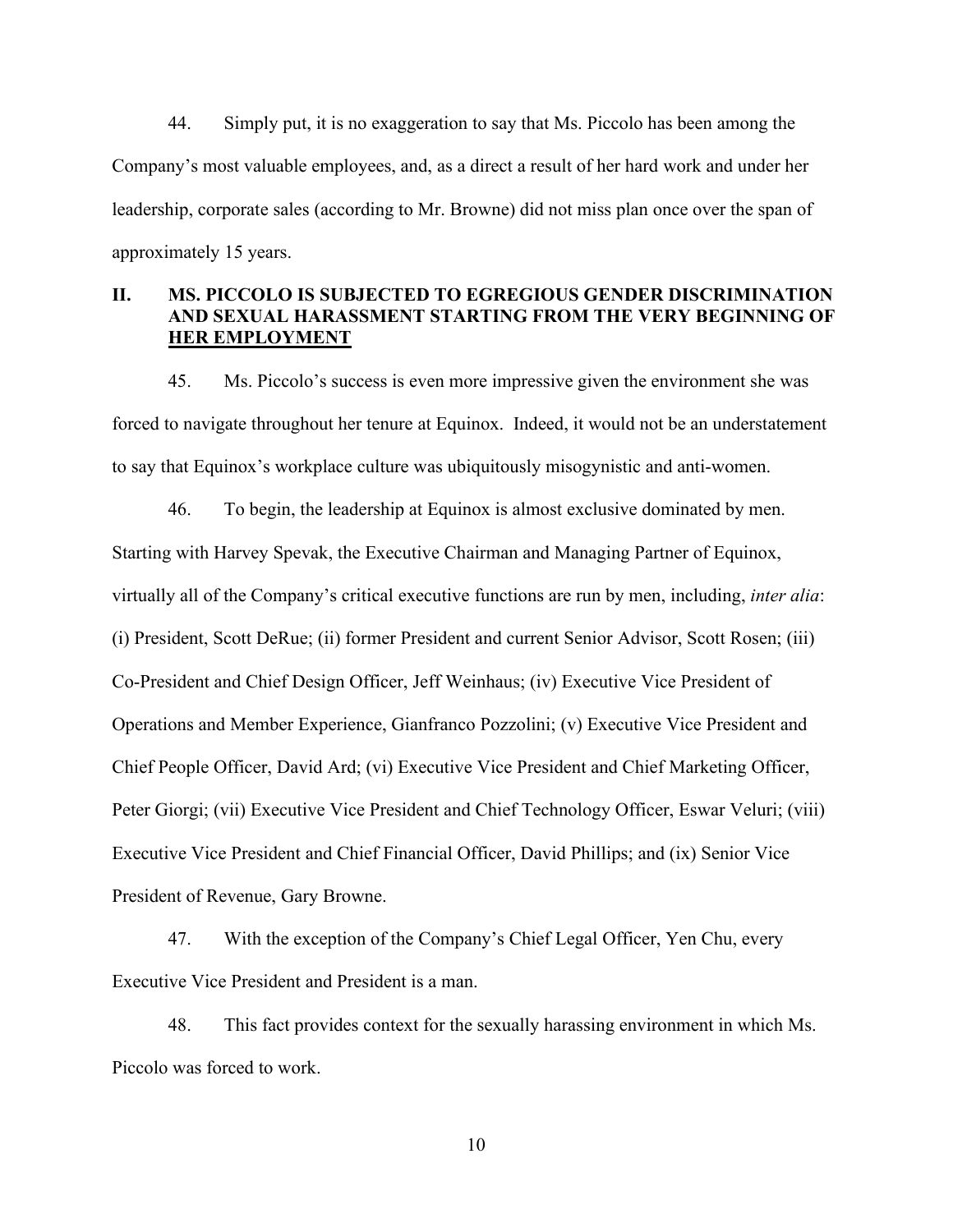49. It is also in contrast to the Company's disingenuous assertions that more than half of its employees are women. While that may be true at junior levels, it is clearly not true at the leadership level.

50. From the very start of her employment, Ms. Piccolo was subject to a barrage of sexual harassment that continued until her unlawful termination. Early in her career at Equinox, Ms. Piccolo was sexually harassed by her hiring manager, Phil Ledesma, who on multiple occasions attempted to "make out" with Ms. Piccolo after coercing her into taking rides with him.

51. Likewise, Mark Wood, then a Regional Vice President of Operations at the Company, repeatedly asked out Ms. Piccolo and attempted to kiss her. He also subjected her to unwanted touching and, on numerous occasions, showed up to her home unsolicited in the hopes that she would relent and have sex with him (she did not).

52. The misogynistic culture at Equinox was so prevalent that as the years went on, even men junior to Ms. Piccolo were free to sexually harass her with impunity. Various Managers and Regional Sales Directors, including, *inter alia*: (i) Nick Aliferis, Vice President for the Northeast Region; (ii) John Greco, Regional Sales Director for the Wallstreet area; (iii) Scott Placona, Regional Director; and (iv) Brian DeCato, Regional Director.

53. Yet another Regional Sales Manager – now a recently-terminated Senior Director of Club Operations – Jed Prisby, also egregiously sexually harassed Ms. Piccolo. Mr. Prisby would regularly tell Ms. Piccolo that he wanted to "fuck" her and sent her numerous "dick pics' over the years. In addition, Mr. Prisby would take every opportunity to rub up against Ms. Piccolo in a sexual manner when the two were out together at Equinox events.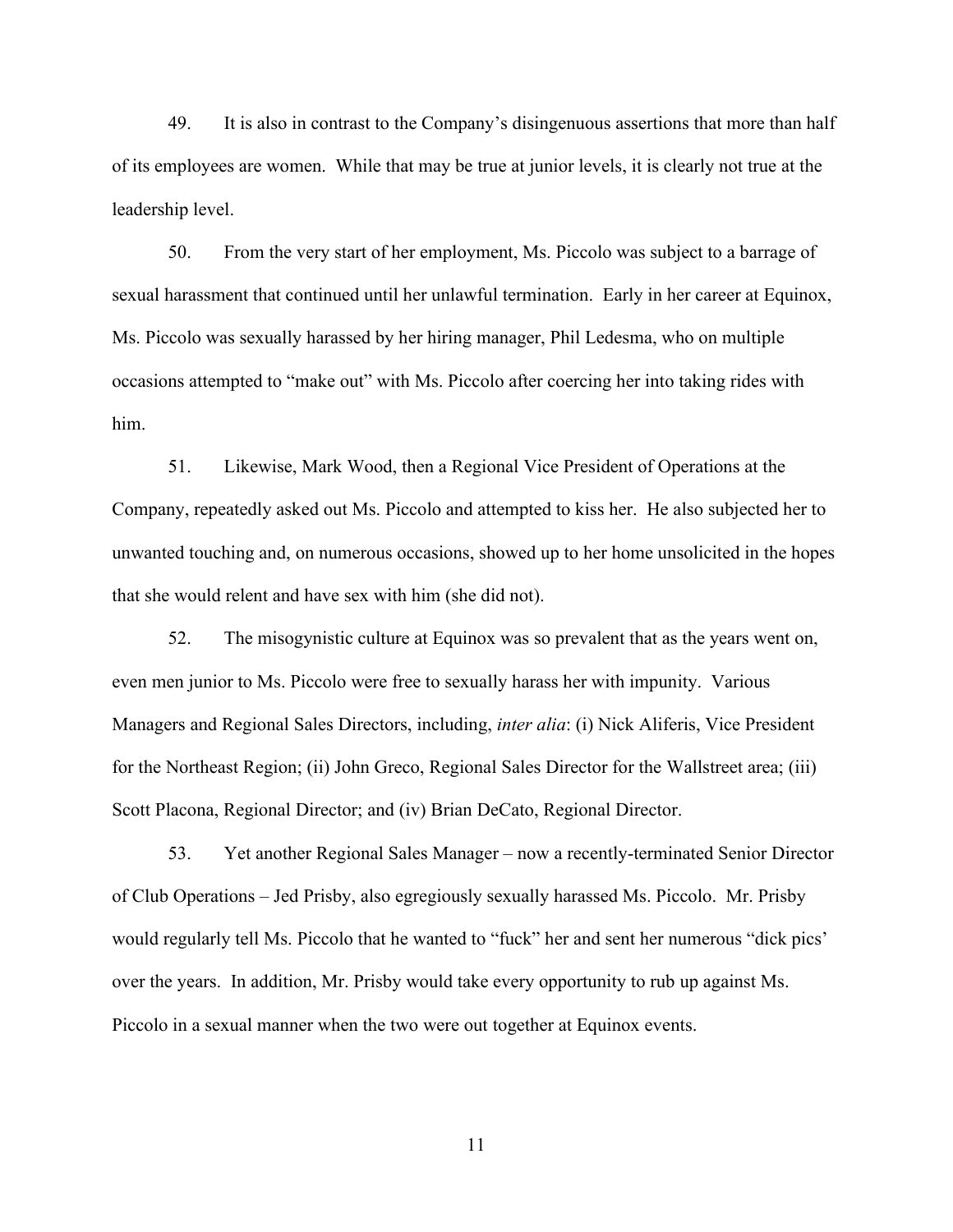54. Mr. Prisby's egregious sexual harassment included the following text messages:

| Then come over, let's fuck like<br>crazy which we never have but<br>always wanted to, and chips fall<br>where they fall |
|-------------------------------------------------------------------------------------------------------------------------|
| That's where I'm at.                                                                                                    |
|                                                                                                                         |
| Slide your pussy on top of my<br>face. Along time coming. Taste<br>you. Please you                                      |
| I'll stop if you don't wabt that.                                                                                       |
| You're crazy                                                                                                            |

55. To be clear, at no time did Ms. Piccolo want to "fuck," or otherwise have a romantic relationship with, Mr. Prisby.

56. Upon information and belief, Mr. Prisby was terminated on December 13, 2021, after it was discovered that he was sleeping with one of his direct reports. Unfortunately, this termination is a classic "too little too late" situation, as Mr. Prisby had previously been the subject of a sexual harassment complaint that the Company essentially ignored – and after which he continued to sexually harass Ms. Piccolo.

57. The conduct of the aforementioned individuals is unfortunate and unlawful, but not surprising given the conduct of the Company's senior leadership.

58. To be certain, Ms. Piccolo was regularly sexually harassed by members of the Company's executive team, including, *inter alia*, Mr. Pozzolini and Mr. Browne, who engaged in the following conduct:

Staring at Ms. Piccolo's breasts and repeatedly stating that they were distracted because Ms. Piccolo's "boobs are so big."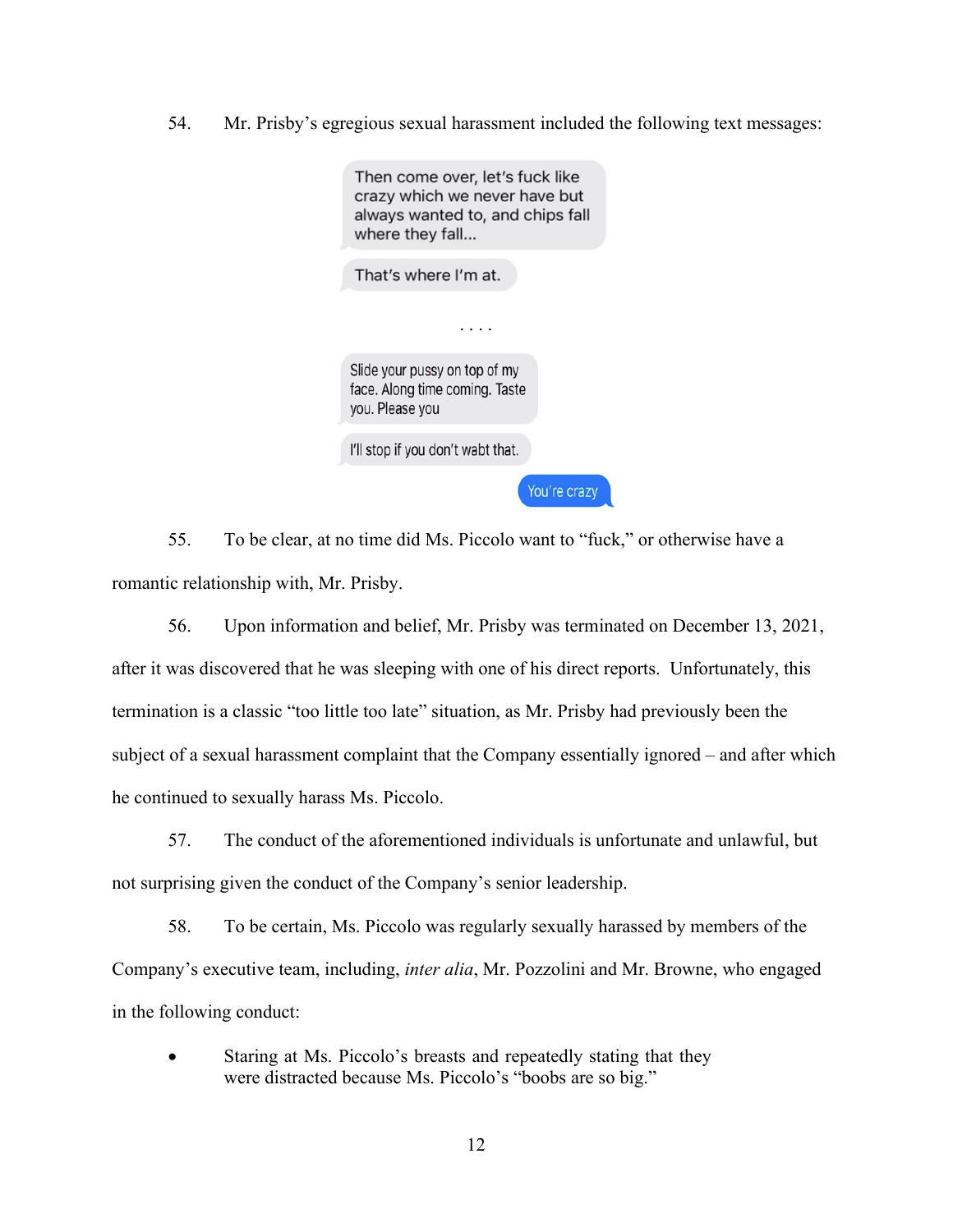- Repeatedly asking whether Ms. Piccolo had ever engaged in a "threesome," and, if so, with whom.
- Constantly asking Ms. Piccolo with whom she was sleeping.
- Routinely asking Ms. Piccolo how many men with whom she had sex.
- Regularly commenting on their perceived notion that Ms. Piccolo's ex-husband had a lot of money, and, therefore, that they should not have to pay her.
- Asking Ms. Piccolo to try on lingerie in their presence.
- Diminishing Ms. Piccolo's business acumen and telling her that she should focus on closing out sales with male clients because she should be able to do so based on her sexuality alone.

59. Mr. Browne also referred to Ms. Piccolo as his "work wife" and routinely commented upon what Ms. Piccolo was wearing, which he did not do to the men with whom he worked.

60. To be clear, this sexually harassing conduct was not sporadic, but rather was part and parcel to Ms. Piccolo's daily work environment.

61. For his part, Mr. Holmes also engaged in sexually inappropriate workplace behavior, including, *inter alia*, pressuring her to join him at a strip club (Ms. Piccolo left shortly after they arrived). He also slept with his own assistant and other subordinates and persistently asked Ms. Piccolo to disclose the number of men with whom she had sex. He also constantly and inappropriately commented on the tightness, length and necklines of Ms. Piccolo's clothes.

62. In addition to the foregoing, Ms. Piccolo's accomplishments went unrecognized while similarly situated but less deserving men were lauded for her work. Mr. Browne in particular routinely belittled and chastised Ms. Piccolo in front of her subordinates.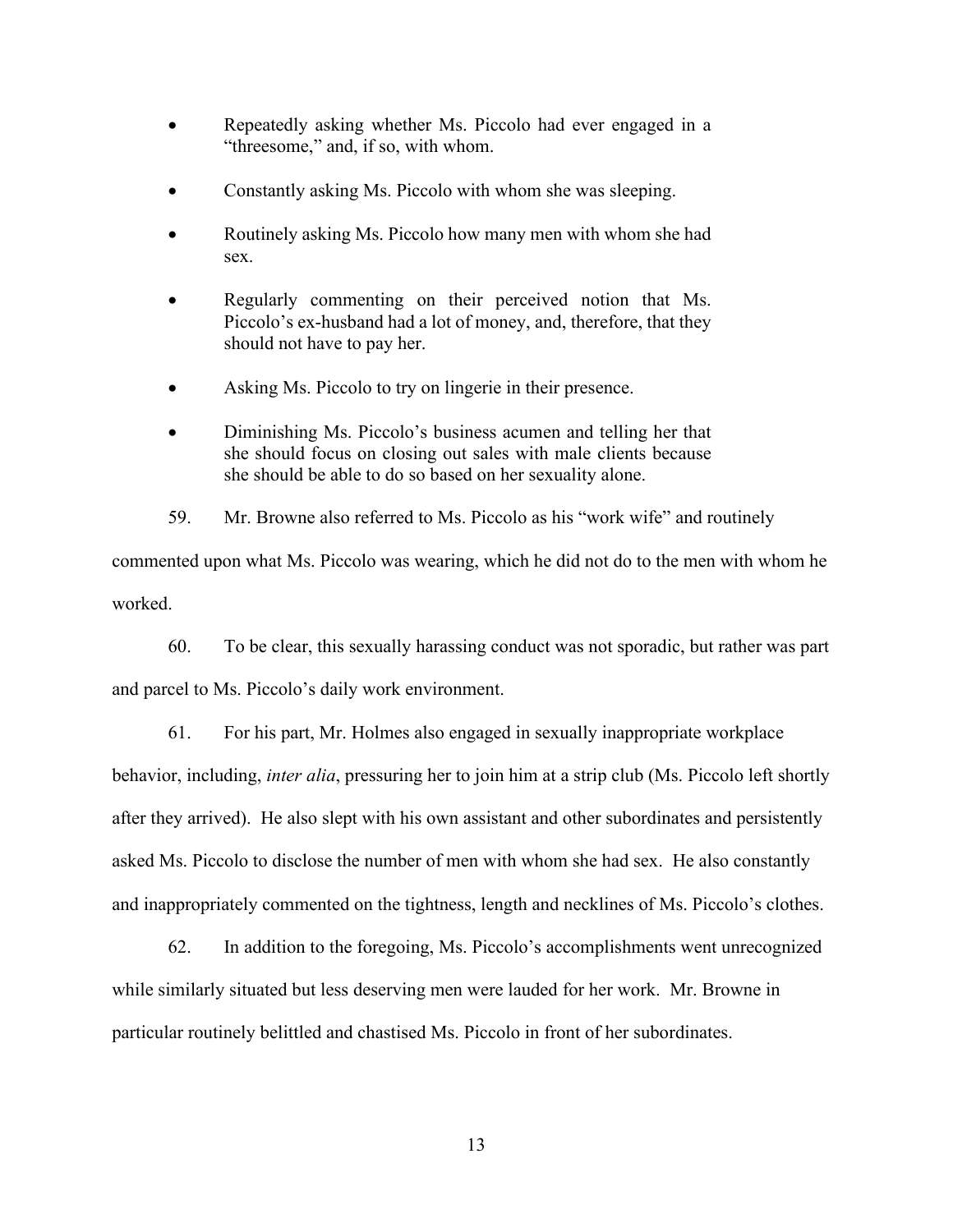63. The irony of this was not lost on Ms. Piccolo, who was falsely accused of being "mean" and "too aggressive" – misogynistic pejoratives that would never have been used to describe a male colleague.

64. Ms. Piccolo was also left in the dark with respect to important decisions, including, for example, the decision to promote Scott Freimauer to the position of Senior Director, Global Corporate Sales, in June 2021. Notwithstanding the fact that Ms. Piccolo would be reporting to Mr. Freimauer – a discriminatory layering, as he replaced Ms. Piccolo's female colleague, Eilis Fyda – she was not even told in advance that he would be coming in to head the Corporate Sales Division.

65. Finally, Ms. Piccolo's gender has become an increasing problem for Equinox as she has grown older. Equinox has a fixation on youth and youthful appearance among its publicfacing employees and Ms. Piccolo's termination is consistent with the Company's pattern and practice of promoting older employees less frequently, and terminating them more often, than their younger counterparts. This pattern is embodied in Mr. Browne's hiring practices, as he has sought over the years to hire primarily young women into his organization. As these younger employees joined Equinox, Ms. Piccolo was pushed out of various decision-making roles and peer-to-peer weekly meetings. At the time Ms. Piccolo's role was purportedly eliminated, Mr. Browne had just hired four younger account executives and was looking to hire several more. It was also apparent that if Mr. Browne valued Ms. Piccolo at all, he did so for her looks, as he would treat her even more poorly when she experienced weight gain and would comment about how Ms. Piccolo did not work out in order to embarrass her.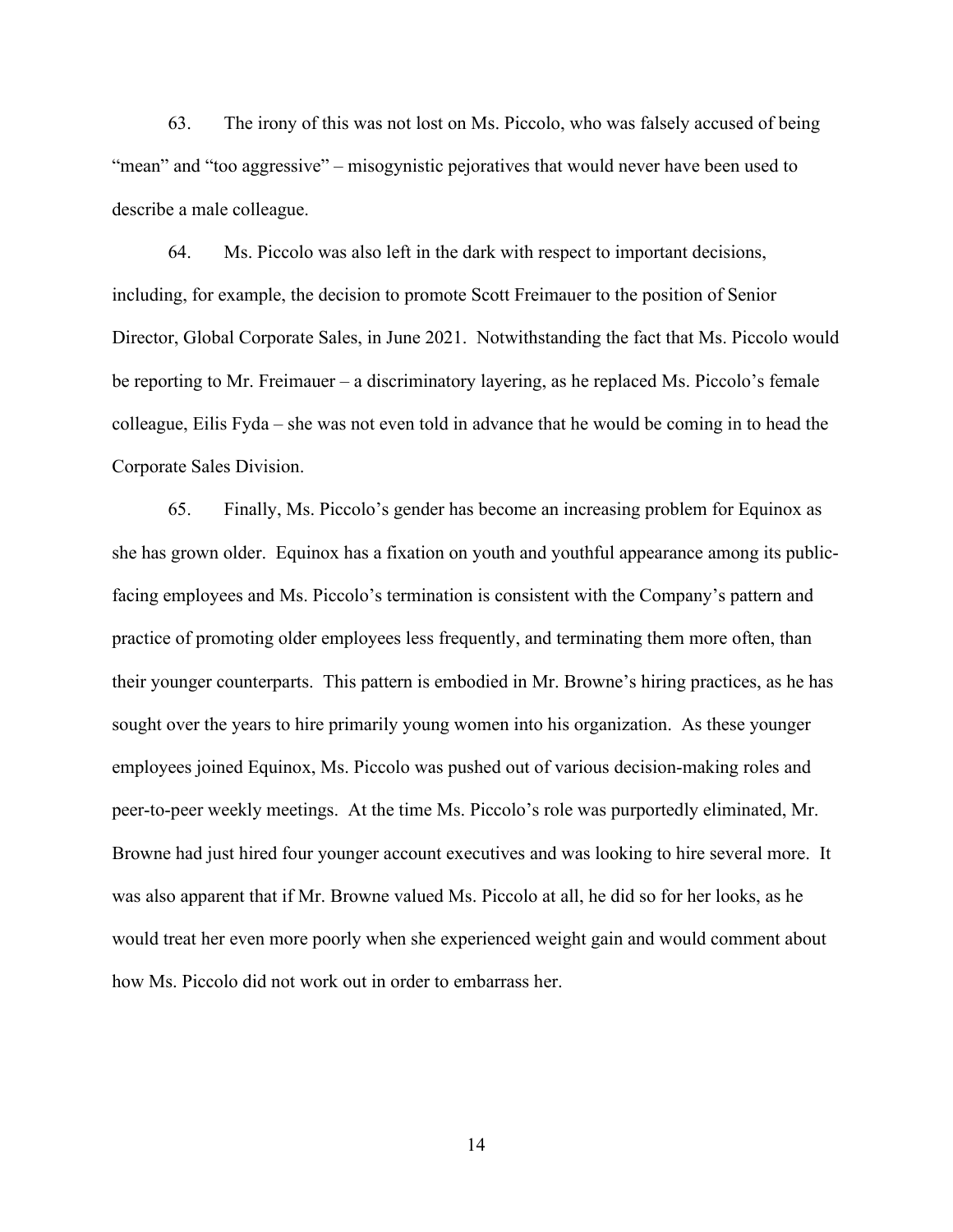#### **III. MS. PICCOLO IS SUBJECTED TO DISCRIMINATION BASED ON HER STATUS AS A CAREGIVER TO HER TWO CHILDREN**

66. Mr. Browne also habitually and emphatically expressed deep contempt for Ms. Piccolo's role as a mother to her two young children.

67. This came to a head at the end of 2020 and early 2021 when Mr. Browne denied Ms. Piccolo's reasonable requests to work from home part time to care for her children and address their needs.

68. For example, Mr. Browne repeatedly communicated that Ms. Piccolo was not allowed to request scheduling or remote work accommodations when schools were physically closed and childcare options were non-existent.

69. Mr. Browne even attempted to discipline Ms. Piccolo for purportedly failing to appear "in person" at clubs despite the fact that there was no legitimate reason for her to be physically in clubs as often as Mr. Browne demanded, and it had never been a requirement for Ms. Piccolo to have an inflexible, in-person schedule.

70. In fact, she did not even have a desk or office at the Company's offices at Hudson Yards due to the nature of her role. Indeed, the crux of her role was to work with third-party business. It was a sales job, not an office job.

71. Moreover, notwithstanding her need to care for her children, Ms. Piccolo performed excellently throughout the pandemic.

72. During 2020, she effectively led the entire Corporate Sales department on a reduced salary and largely without the support of her team, the majority of which had been furloughed.

73. Nevertheless, Mr. Browne singled out Ms. Piccolo (among those who were not furloughed) and cut her compensation from 75% to 50% without legitimate basis.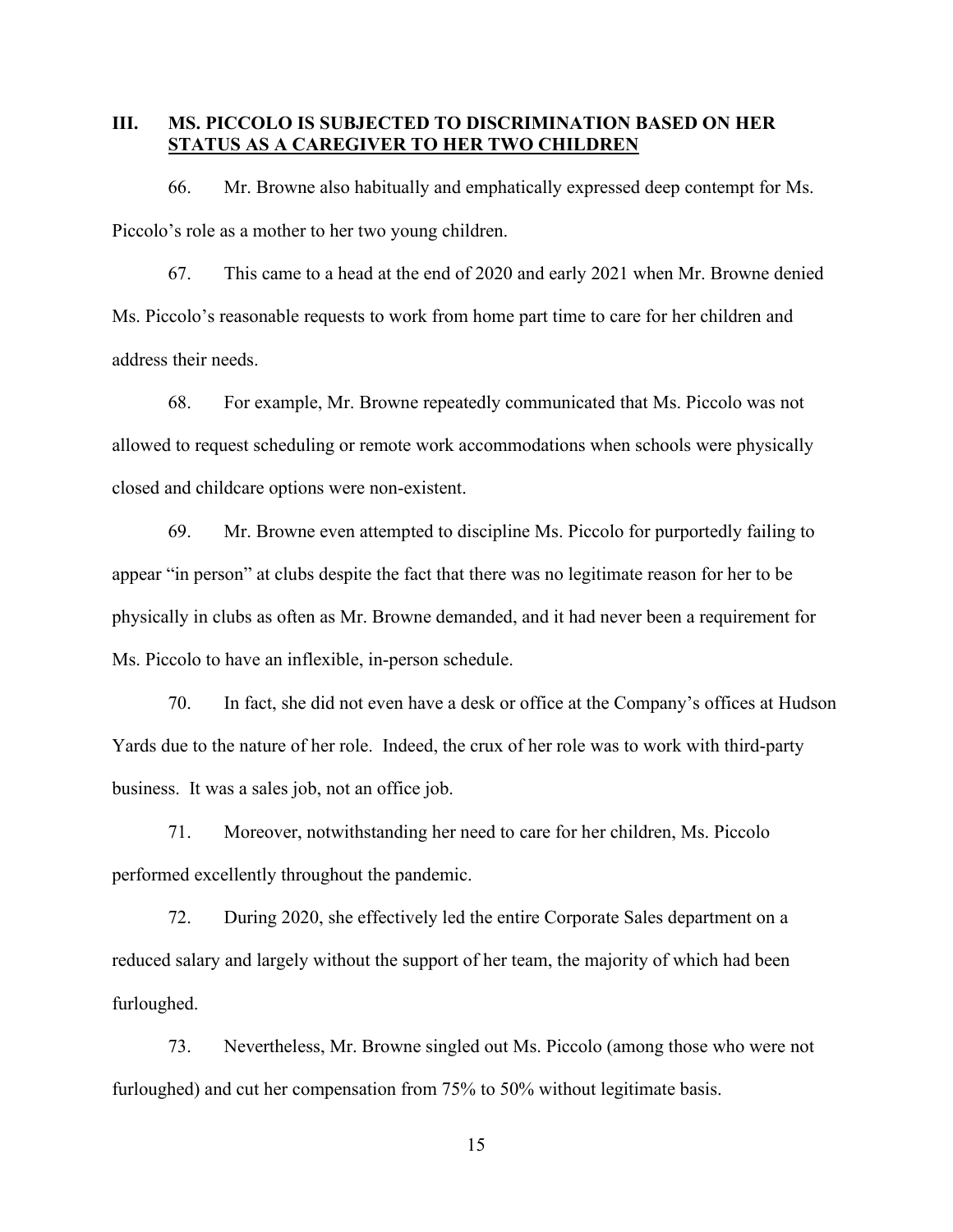74. When Ms. Piccolo protested that she had children to care for, Mr. Browne

revealed his discriminatory animus: "Don't you ever bring your children into this. I don't ever want to hear about your children."

75. As a result of Mr. Browne's refusal to appropriately accommodate Ms. Piccolo's

childcare needs – even after she raised the issue with Human Resources – both she and her

daughters suffered significant emotional distress and associated harms. Ms. Piccolo confided in

Mr. Freimauer with respect to these matters, and still no remedial action was taken.

# **IV. MANY OTHER WOMEN HAVE BEEN SUBJECTED TO AND/OR OBSERVED MISOGYNY AT EQUINOX**

76. Ms. Piccolo is hardly the only victim of the Company's institutional animus

towards equality for women and, in particular, mothers. By way of example only:

- On January 1, 2020, Alison Sadel (former Equinox National Account Executive) and Megan DiDomenico (former Equinox Senior Regional Sales Manager) filed suit against the Company alleging pay, gender, pregnancy and familial status (caregiver) discrimination. Among other allegations, Ms. Sadel alleged that Messrs. Browne and Greco repeatedly stated, "what is it with all the account executives getting pregnant," implying that it was a problem for the Company and that pregnant women could not perform their duties.
	- o Relatedly, on November 16, 2021, Ms. Piccolo received a text message from Jeremy Reese, an African American and the former Director of Leadership at Equinox. In the text message, Mr. Reese revealed that he had a meeting scheduled with the Company's outside attorneys in connection with the lawsuit brought by Ms. Sader and Ms. DiDomenico. He wrote, "lol I dunno why they want me!! I don't lie!" – an obvious acknowledgment that Ms. Sader's and Ms. DiDomenico's legal claims are meritorious.
- The former Head of Equinox's spa business, Nicole Vitale, alleged in a federal lawsuit that "she heard sales teams routinely went to strip clubs and charged the costs to Equinox, that Equinox's chairman once asked a manager to collect the phone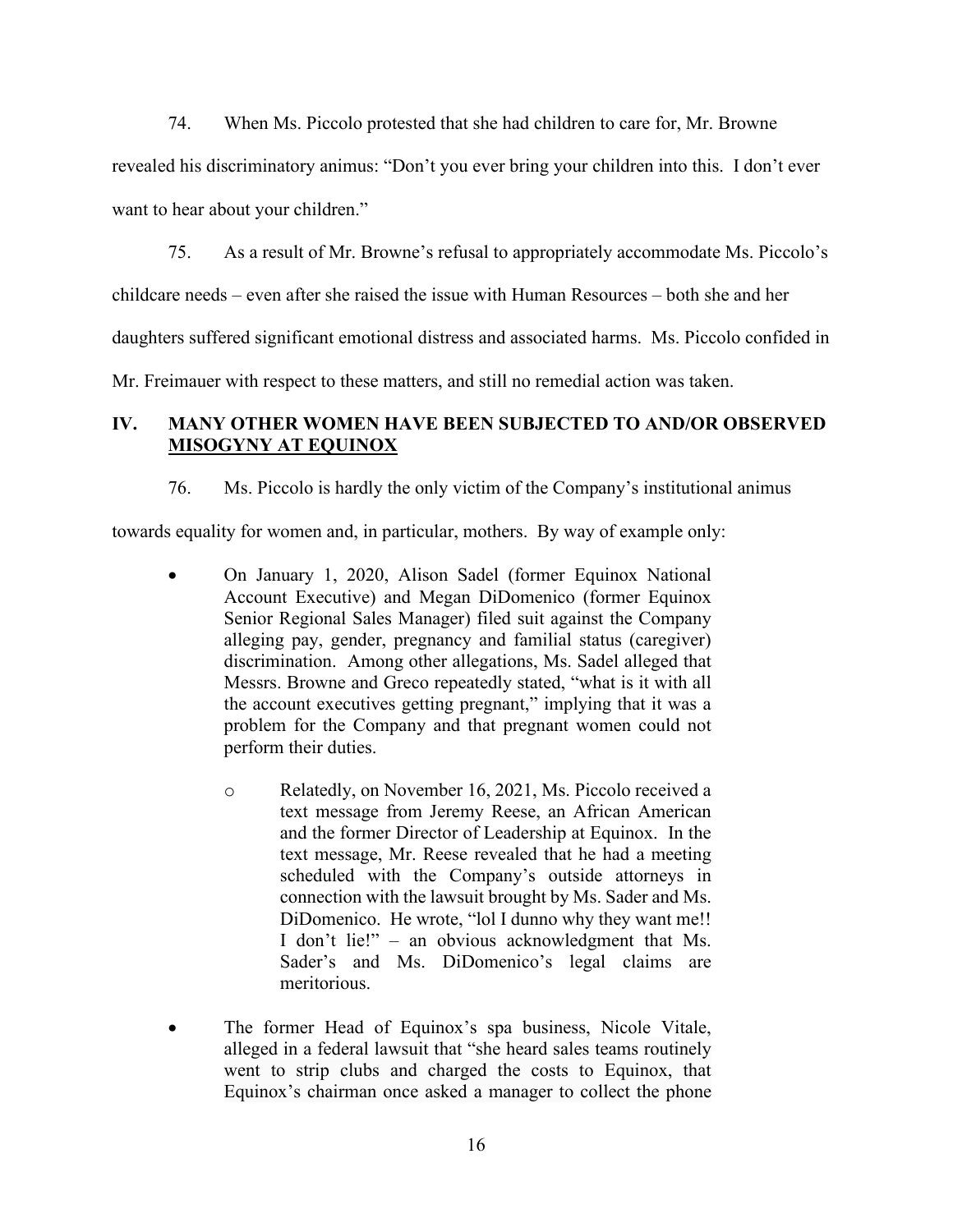numbers of certain attractive females [and] that an employee was once given a birthday cake in the shape of a female buttocks."<sup>[3](#page-16-0)</sup>

- Lexi Fischer, a former Equinox Corporate Sales Manager, suffered a discriminatory failure to promote and was constructively discharged as a result of the harassment she endured at the hands of Mr. Browne. As a result of the Equinoxinduced trauma suffered by Ms. Fischer, she was out of work for almost two years.
- Connie Bermudez, an older female former Account Executive in the Washington, D.C. area, was constructively discharged after Mr. Browne's conduct caused her to become physically ill and develop detrimental health conditions.
- Maria Fuenmayor, a gay mother of two and former Account Executive within the Northeast Region, and one of the highest performing Account Executives at the Company, was also discriminatorily denied a promotion and was constructively discharged.
- Among the very few women who have been promoted within Mr. Browne's organizational structure was Sharie Wilson, the African American former Regional Sales Director for the East Region. She was discriminatorily demoted after only two years of consistently positive performance without any prior warnings or write-ups.
- Similarly, in 2021 Equinox brought in a consultant, Maura Barkley, who was ostensibly hired to advocate for women and gender equality in the workplace. Ms. Barkley was promptly terminated after she observed a "bro-culture" at Equinox.
- Even when women have served as the Company's purported CEO, Mr. Spevak has retained control over virtually all significant aspects of the management of Equinox.
- 77. Suffice it to say, Equinox is a very bad environment for women.

<span id="page-16-0"></span><sup>&</sup>lt;sup>3</sup> Ms. Vitale's claims were dismissed in part on the basis that she was not personally subjected to these activities, a legal deficiency that does not present in Ms. Piccolo's case.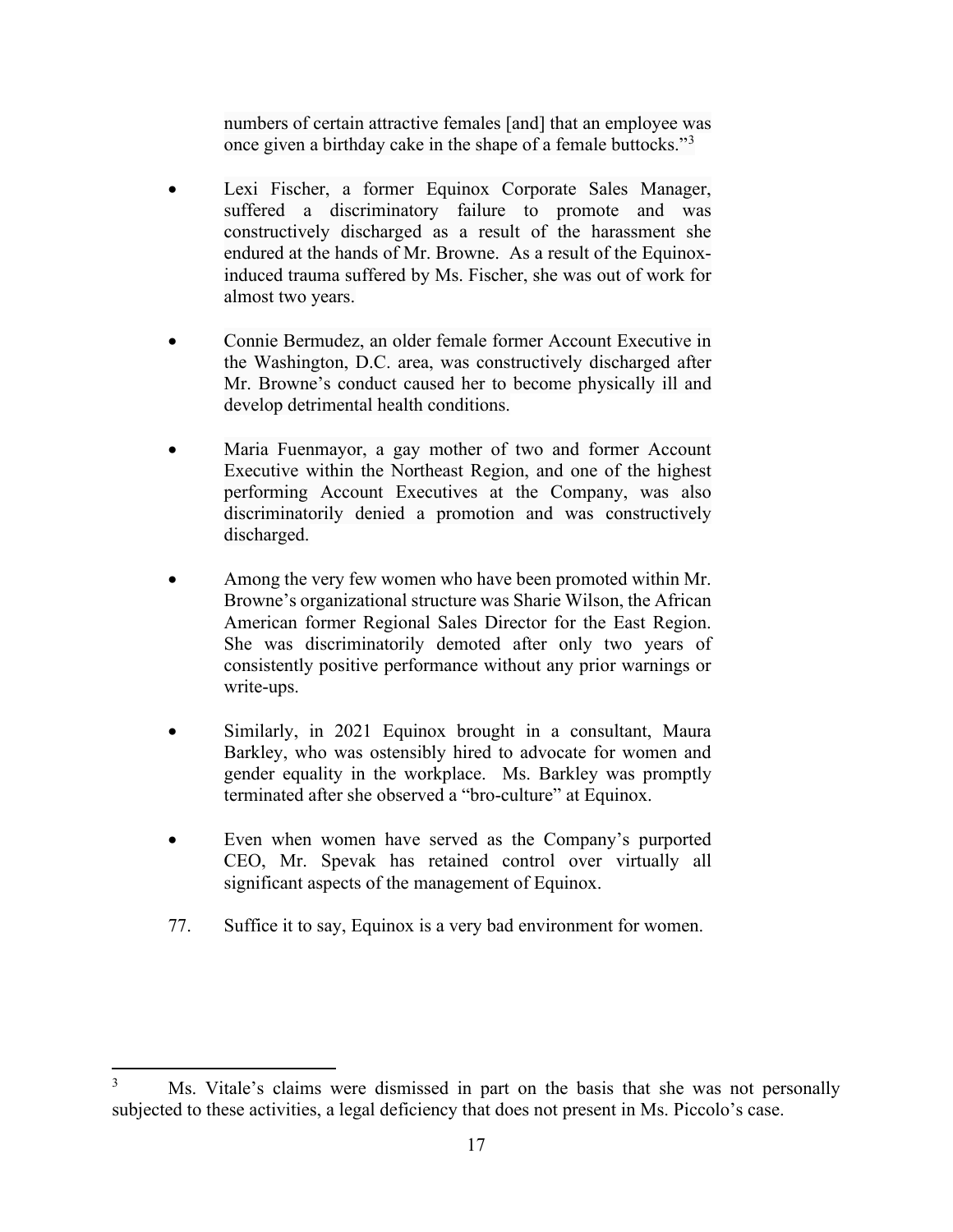## **V. MS. PICCOLO IS DISCRIMINATORILY AND RETALIATORILY TERMINATED**

78. There can be no legitimate question that Ms. Piccolo's performance remained outstanding throughout 2021.

79. To this point, in the Spring of 2021, Mr. Rosen went out of his way to tell Ms. Piccolo that she would "retire" at Equinox. Meanwhile, Mr. Freimauer, up until the date of her termination, repeatedly praised Ms. Piccolo both verbally and in writing throughout the year, including, *inter alia*, text messages in which he wrote: (i) "I'm so proud of you!!! Wow"; (ii) "You deserve this bonus so badly"; (iii) "I couldn't be prouder of you over the last 3 days"; (iv) "I'm so proud of your calls today"; (v) "You are beyond a winner!"; (vi) "Nothing to worry about. You need to trust me"; (vii) "Very much team Piccolo"; (viii) "Never never never . . . You aren't going anywhere!!!!"; and (ix) "You did a fantastic job!"

80. Despite these recent accolades, on November 9, 2021, Ms. Piccolo was summarily terminated under the pretextual guise of a position elimination. In reality, Ms. Piccolo's termination was the result of her gender and childcare responsibilities, as well as concerns she raised about Equinox's relationship with Gympass.

81. For context, Gympass is a third-party company that sells tiered membership plans that give members access to a variety of gyms, studios, fitness classes and well-being applications.

82. At its core, Gympass is a competitor of Equinox, as it provides its members access to thousands of non-Equinox options for physical fitness and wellness. Moreover, Gympass competes with Equinox for corporate clients that subsidize their employees' memberships to physical fitness and wellness providers.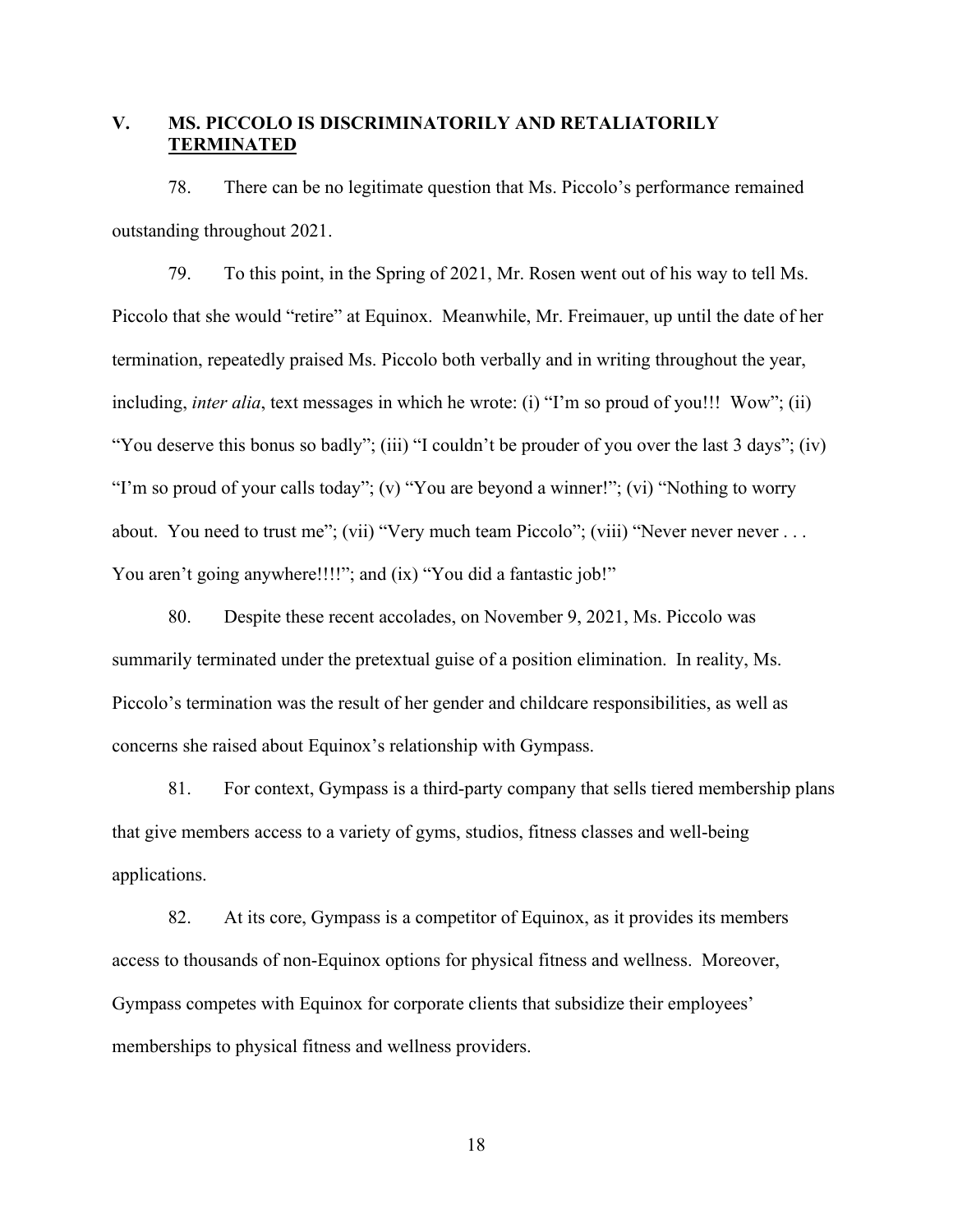83. Nevertheless, in 2021, reeling from the financial impact of the pandemic, Equinox (through Mr. Browne) developed a relationship with Gympass pursuant to which Gympass (for an upfront payment) would be permitted to add Equinox as an option to its members in certain areas.

84. As a result of this disastrous decision, various important corporate clients,

including, *inter alia*, Bank of America, Bank of New York and UBS, ceased working directly

with Equinox and began working through Gympass.

85. Other companies were also naturally more likely to work through Gympass given

that Equinox was now offered as an option to Gympass members. Moreover, ordinary non-

corporate consumers could begin accessing Equinox through Gympass, rather than directly.

86. The Gympass relationship presents a whole host of long-term problems that were

apparently ignored by leadership in the hopes of a short-term revenue boost.

- First, in areas where Equinox is offered as an option for Gympass members, Equinox reports each new Gympass member as a "member" of Equinox. However, the Gympass members are not Equinox "members" in any real sense of the term. For starters, the vast majority of Gympass members never even use Equinox. This is a real problem because Equinox is heavily dependent on usage to generate revenue beyond annual membership fees through the sale of branded products, additional classes, personal training, *etc*. Thus, while Equinox has seen a substantial boost in "members," there is no corresponding boost in usage-related revenue.
- Second, permitting members to enroll through Gympass creates an extremely tenuous membership base, even for those who use Equinox. To the extent that the Equinox/Gympass relationship comes to an end, Equinox will automatically lose a substantial percentage of its "membership," all of whom will remain members of Gympass – an Equinox competitor.
- Third, as a result of the Gympass relationship, Equinox has lost, and stands to lose even more, substantial direct revenue from corporate clients who are now reimbursing employees for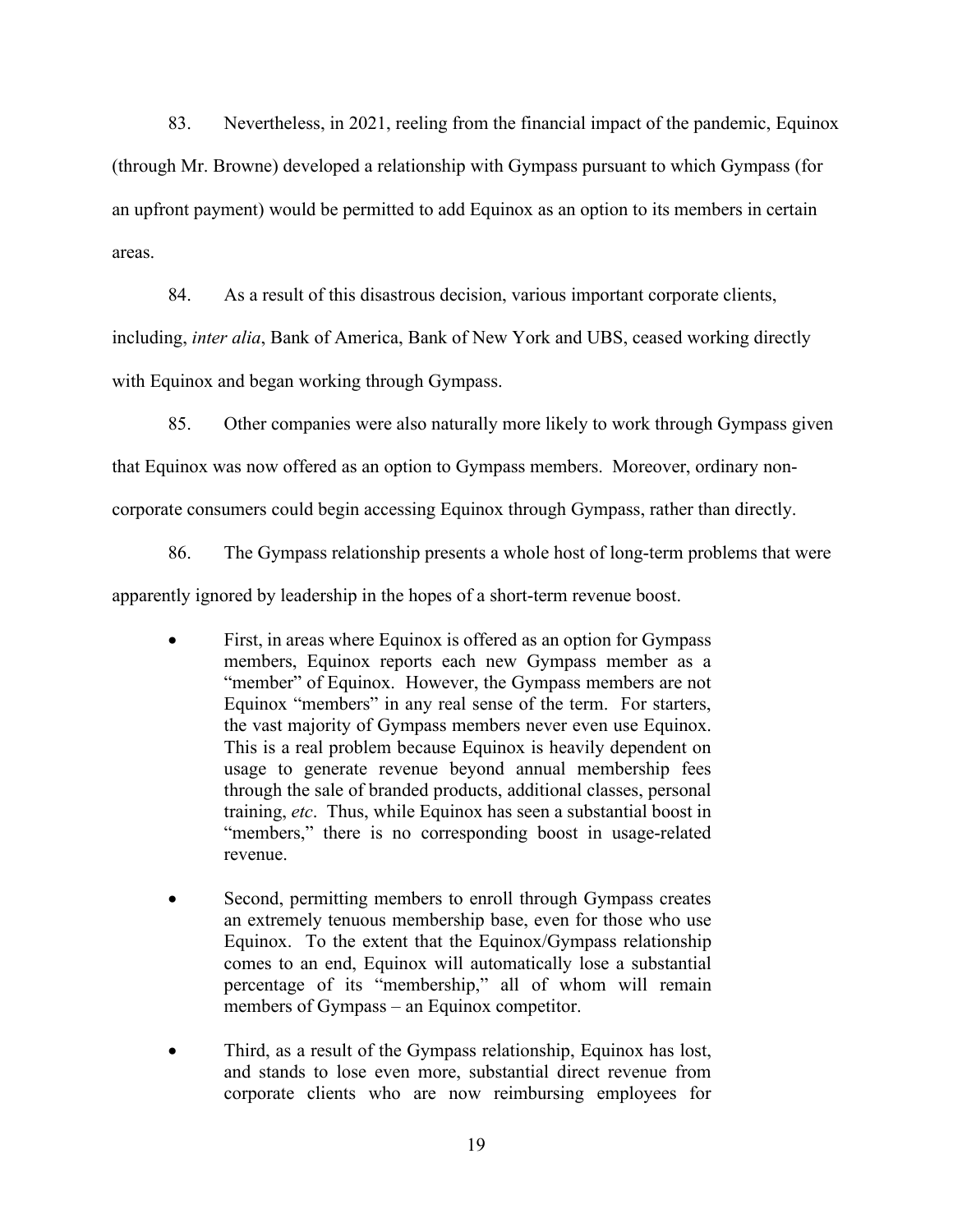Gympass memberships rather than Equinox memberships. The shifting of this revenue is a significant problem, even if Gympass pays some amount to Equinox for the right to offer its gyms, because, as described above, a substantial percentage of the membership is now built on a house of cards.

• Fourth, in many instances Equinox has lost the ability to control the branding of wellness events that it organizes for corporate clients, who now want to work with Gympass in addition to (or instead of) Equinox in connection with such events.

87. Beginning in January 2021, Ms. Piccolo began repeatedly questioning the Gympass relationship, and, aside from being told, in sum and substance, "not to stir the pot" because "Gympass has so much cash they could help bring us public," she could not get any straight answers.

88. To make matters worse, she was directed to lie to prospective clients. By way of example, when Morgan Stanley made a Request for Proposal ("RFP"), both Equinox and Gympass were on the short list for the business.

89. Ms. Piccolo was directed by Mr. Browne (in the presence of Mr. Giorgi and Mr. Freimauer) to lie to Morgan Stanley during Equinox's presentation and state that Equinox did not have a relationship with Gympass, but, rather, that Equinox had only agreed to set up a pilot with Gympass and that the Company had no plans to expand it.

90. Also prior to the RFP, Mr. Rosen told Ms. Piccolo that Equinox was not renewing the Gympass relationship. Whether he knew it or not, this turned out to be false, as the relationship with Gympass has continued to grow.

91. To that end, on Friday, November 5, 2021, Ms. Piccolo received a report that indicated a tremendous volume of new "members" through Gympass. However, it was apparent from the report that the overwhelming majority of these "members" had never stepped foot in an Equinox.